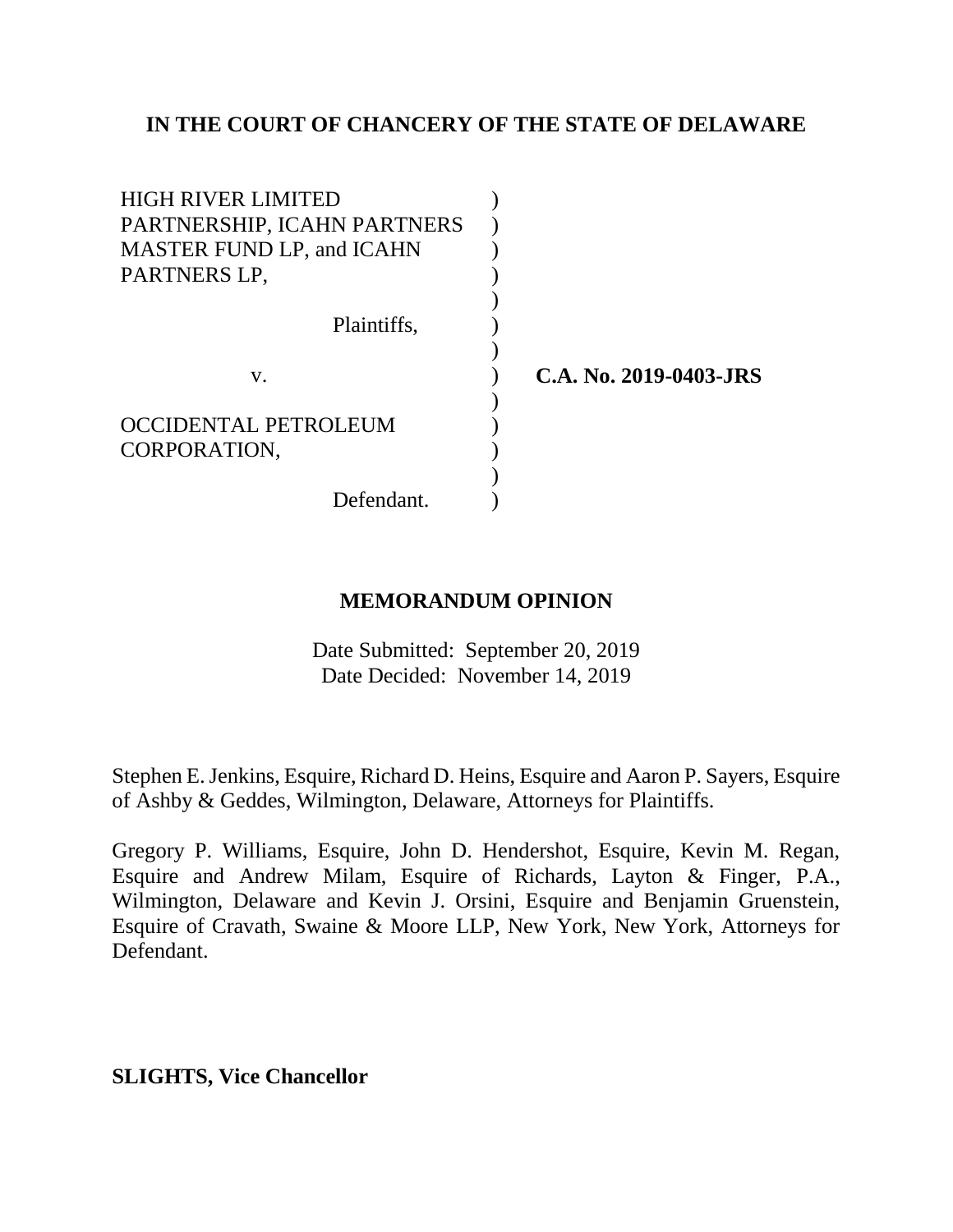On May 9, 2019, Defendant, Occidental Petroleum Corporation (or the "Company"), entered into a merger agreement with Anadarko Petroleum Corporation. As the transaction essentially involved a merger of equals, Occidental had to fund a substantial portion of the \$55 billion acquisition price with outside financing. Occidental raised approximately \$10 billion through a sale of preferred stock to Berkshire Hathaway, Inc., and another \$8.8 billion through a presale of Anadarko's African assets to Total S.A. ("Total").

Plaintiffs, High River Limited Partnership, Icahn Partners Master Fund LP and Icahn Partners LP (collectively "the Icahn Parties"), are all affiliates of Carl C. Icahn ("Icahn"), a prominent activist investor. They began buying Occidental stock on May 2, 2019, after Occidental's offer to buy Anadarko and its sale of preferred stock to Berkshire were announced. The Icahn Parties eventually invested upwards of \$1.5 billion in Occidental stock. They are currently mounting a proxy fight to replace members of Occidental's board of directors (the "Board") with a new slate of directors they have proposed to Occidental's stockholders.

Plaintiffs sent a demand letter to Occidental on May 21, 2019 (the "Demand"), seeking to inspect books and records related to: (1) the Occidental-Anadarko merger; (2) Occidental's decision to be a buyer, not a seller, when market conditions for a sale of the Company appeared to be favorable; and (3) provisions of Occidental's governance documents detailing the threshold for calling a special meeting of the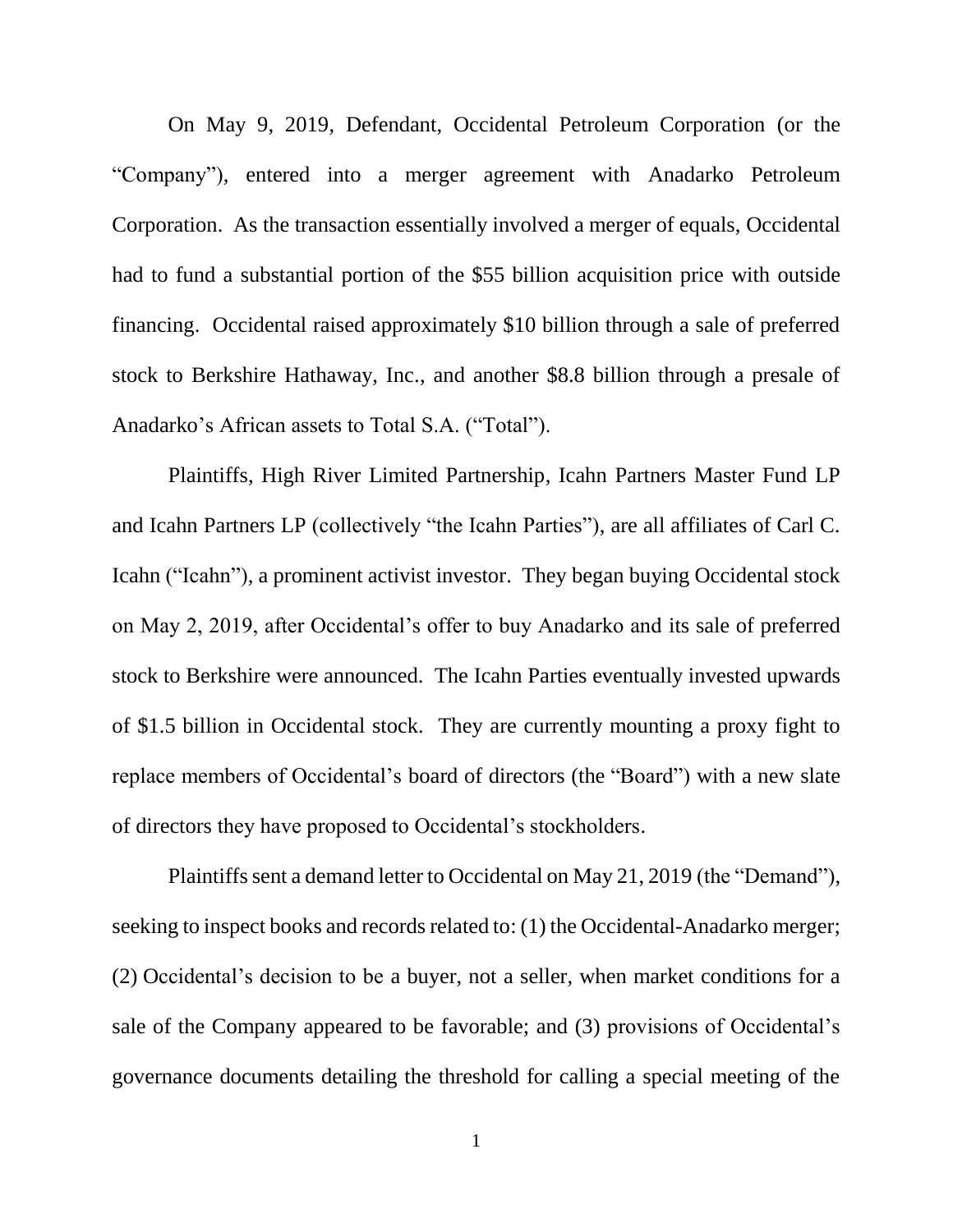stockholders. On May 28, Occidental replied that it was "considering the demand." Two days later, Plaintiffs filed this action under 8 *Del. C.* § 220 ("Section 220") seeking to inspect the same documents it had requested in its Demand.

Although they make a cursory argument about the need to investigate corporate wrongdoing or mismanagement, Plaintiffs freely admit their primary purpose for demanding to inspect books and records is to aid them in their proxy contest. They urge the Court to recognize a new, or at least expanded, rule that would allow a stockholder to inspect books and records relating to targeted, boardlevel business decisions that are questionable, but not actionable, when the stockholder states and then demonstrates that his purpose is to communicate with other stockholders in furtherance of a potential, *bona fide* proxy contest.

The law regarding whether a stockholder's desire to communicate with other stockholders is a proper purpose to justify inspection is, at best, murky. It may well be that, in the right case, this court might endorse a rule that would allow a stockholder to receive books and records relating to questionable, but not actionable, board-level decisions so that he can communicate with other stockholders in aid of a potential proxy contest. After carefully considering the evidence and the arguments of counsel, however, I am satisfied this is not that "right case." Accordingly, judgment will be entered for Defendant.

2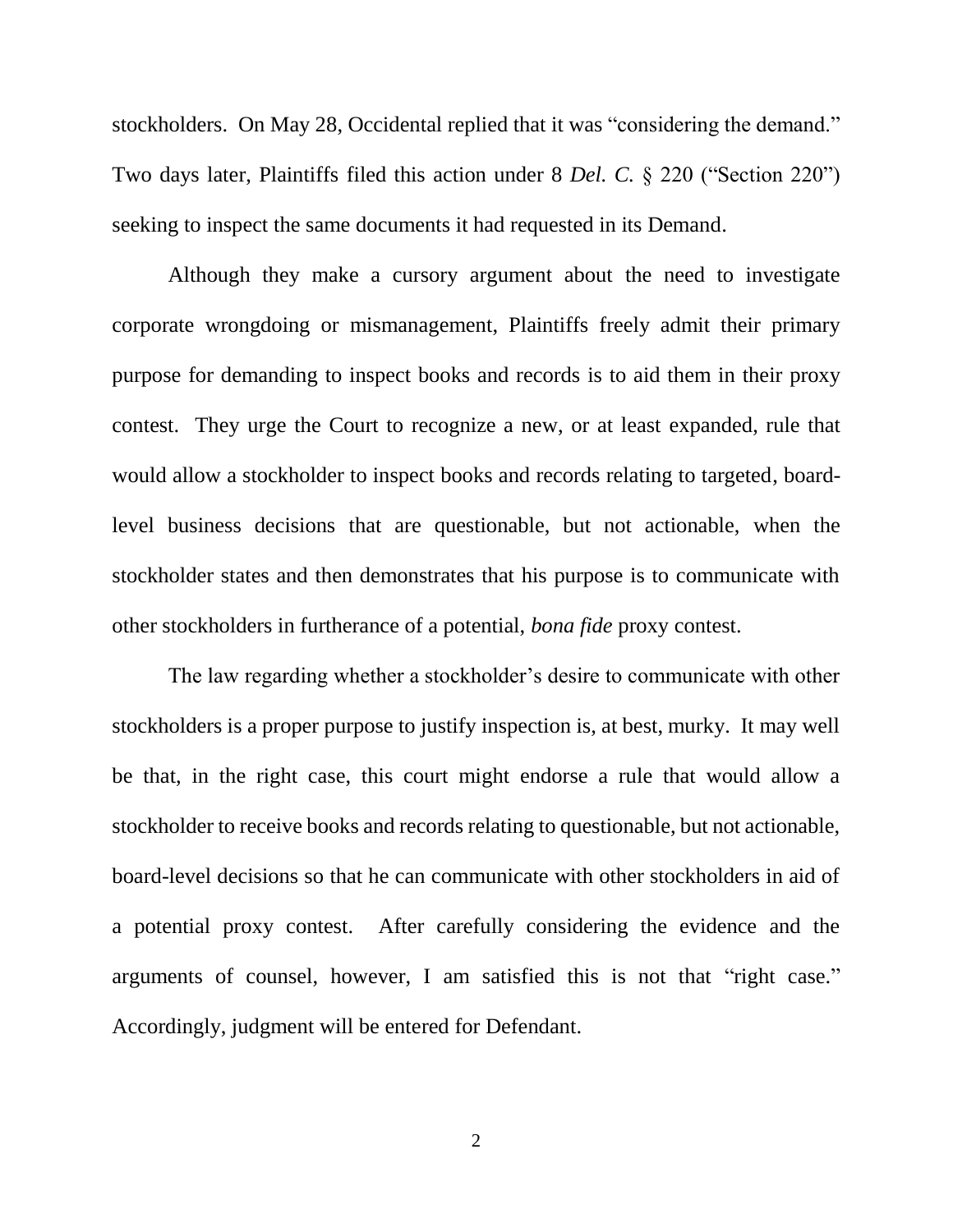#### **I. BACKGROUND**

I have drawn the facts from the parties' pre-trial stipulation, evidence admitted at trial and those matters of which the Court may take judicial notice.<sup>1</sup> A half-day trial was held on September 20, 2019, and oral argument followed the closing of the evidence. The trial record consists of 53 joint trial exhibits, 72 pages of trial testimony and one lodged deposition. The following facts were proven by a preponderance of the competent evidence.<sup>2</sup>

## **A. The Parties and Relevant Non-Parties**

Plaintiffs, High River, Icahn Partners Master Fund LP and Icahn Partners LP are all affiliates of Carl Icahn.<sup>3</sup> They collectively own approximately 26 million shares of Occidental stock with a market value of \$1.16 billion.<sup>4</sup>

<sup>&</sup>lt;sup>1</sup> I cite to the Joint Pre-Trial Stipulation and Order as "PTO  $\P$ , the joint trial exhibits as "JX  $\therefore$ " and the trial transcript as "Tr. (witness name)."

<sup>2</sup> *Kosinski v. GGP, Inc.*, 214 A.3d 944, 950 (Del. Ch. 2019) (confirming that a stockholder must prove by a preponderance of the evidence all of the requisite elements of a Section 220 claim, including proper purpose).

 $3$  JX 2 at 7.

<sup>4</sup> *See* Tr. 12:12–22 (Graziano).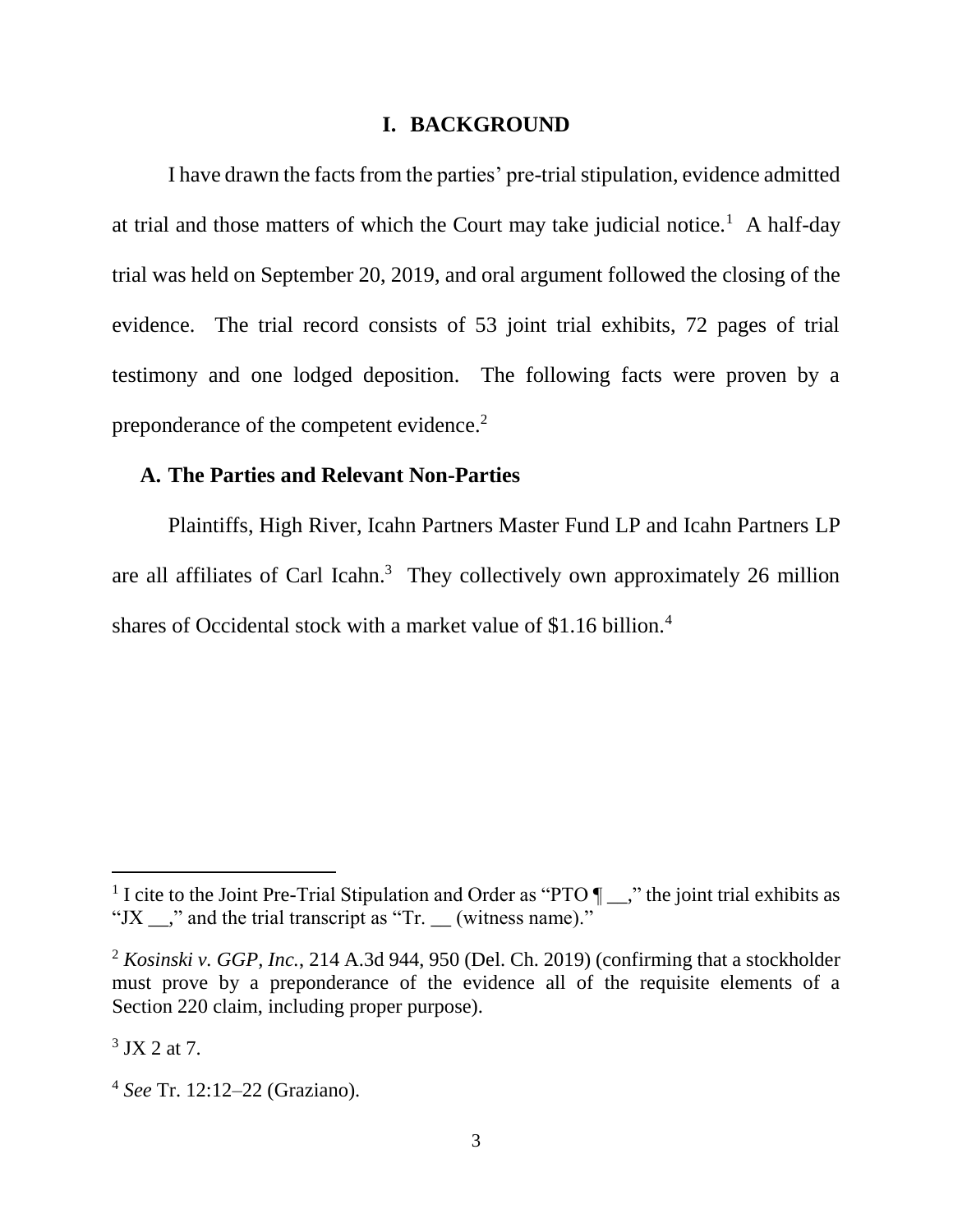Defendant, Occidental, is a Delaware Corporation with headquarters in Houston, Texas.<sup>5</sup> It is a large petroleum and chemicals corporation with extensive operations in the Permian Basin in West Texas and Eastern New Mexico.<sup>6</sup>

Non-party, Anadarko, was a petroleum and chemicals corporation that had extensive drilling operations in the Permian Basin.<sup>7</sup>

Non-party, Nicholas Graziano, is a portfolio manager at Icahn Capital, an Icahn controlled entity.<sup>8</sup> The Icahn Parties began investing in Occidental at Graziano's suggestion.<sup>9</sup> Graziano was the sole witness at trial.

Non-party, Berkshire, is a conglomerate controlled by its Chairman and CEO Warren Buffet.<sup>10</sup> Berkshire operates as a holding company whose primary business is making major capital investments in other companies.<sup>11</sup>

 $\overline{a}$ 

 $6$  PTO ¶ 2.

 $7$  PTO ¶ 4.

<sup>11</sup> *Id.*

 $5$  PTO ¶ 1.

<sup>8</sup> Tr. 6:10–17 (Graziano).

 $9$  Tr. 11:7–13 (Graziano).

<sup>10</sup> *See* Berkshire Hathaway Annual Report (10-K) Feb. 25, 2019.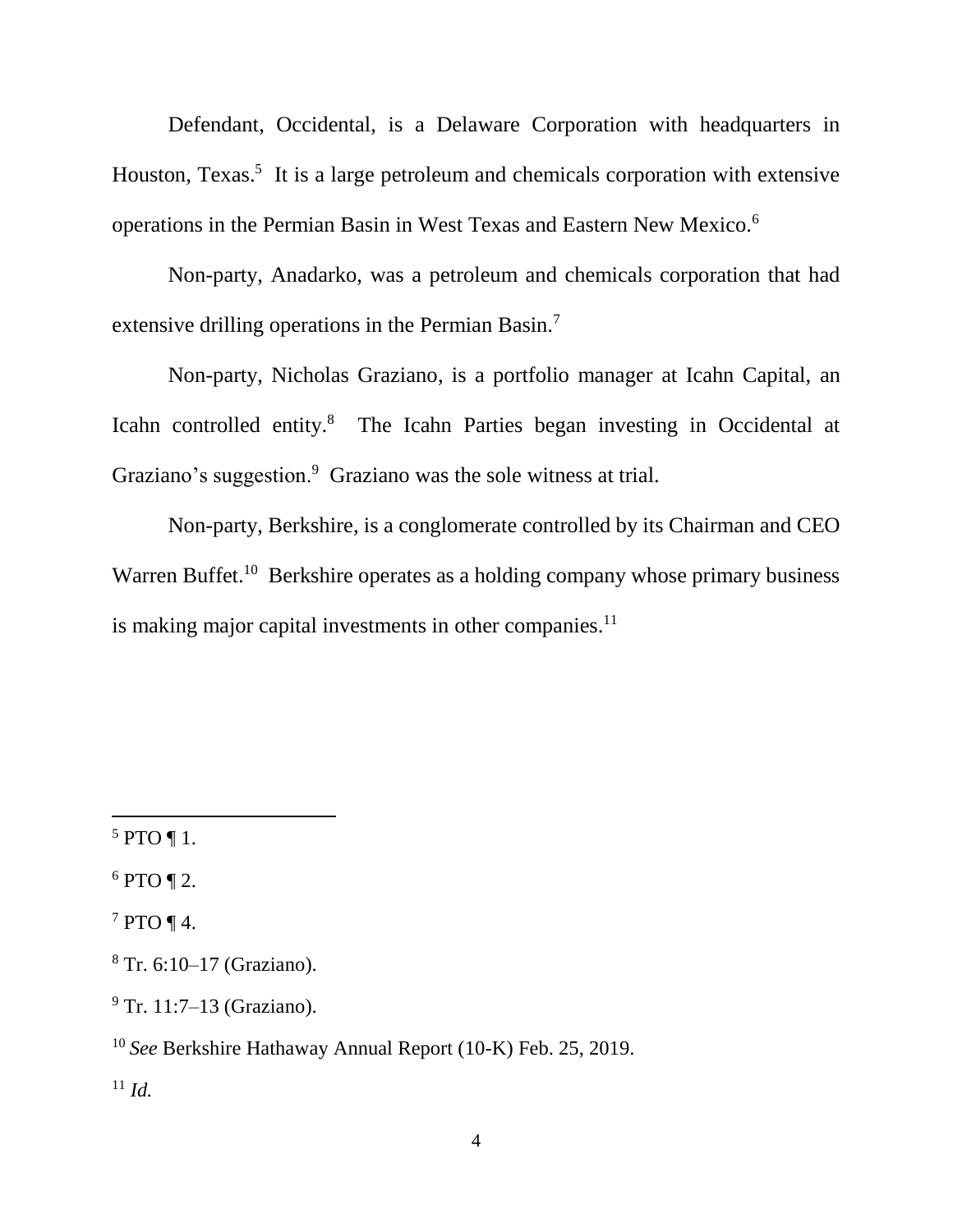Non-party, Total, is a French oil and gas producer with significant investments in Africa.<sup>12</sup>

Non-party, Chevron Corporation, is a "major" American oil and gas producer.<sup>13</sup> In 2018, its operating revenues were \$158.9 billion.<sup>14</sup>

#### **B. Occidental Acquires Anadarko**

On April 12, 2019, Chevron announced it had reached an agreement to acquire Anadarko for approximately \$65 per share.<sup>15</sup> Prior to Chevron's bid, Anadarko's stock was trading in the mid- $$40s$ .<sup>16</sup> Most of the merger consideration was to be paid in Chevron stock.<sup>17</sup> As a much larger company, Chevron was able to structure its offer with a heavy dose of its stock without triggering fears that the bid would significantly depress its stock price.<sup>18</sup>

 $15$  PTO ¶ 9.

l

 $17$  PTO ¶ 9.

<sup>12</sup> *See* Press Release, Total, *Total Closes the Acquisition of Anadarko's Shareholding in Mozambique LNG* (Sept. 30, 2019) https://www.total.com/en/media/news/pressreleases/total-closes-acquisition-anadarkos-shareholding-mozambique-lng.

 $13$  Tr. 22:15–16 (Graziano).

<sup>14</sup> Chevron Annual Report (10-K) Feb. 22, 2019 at 28.

<sup>16</sup> Tr. 14:2–7 (Graziano).

<sup>&</sup>lt;sup>18</sup> Chevron's market capitalization was approximately \$200 billion immediately before the proposed merger, with the merger price being \$33 billion. Y CHARTS https://ycharts.com/companies/CVX/market\_cap (last visited Oct. 18, 2019). Stock-only transactions often risk depressing the value of the acquiring company's stock, but this risk is lessened when the acquiring company is significantly larger than the target. *See* Avi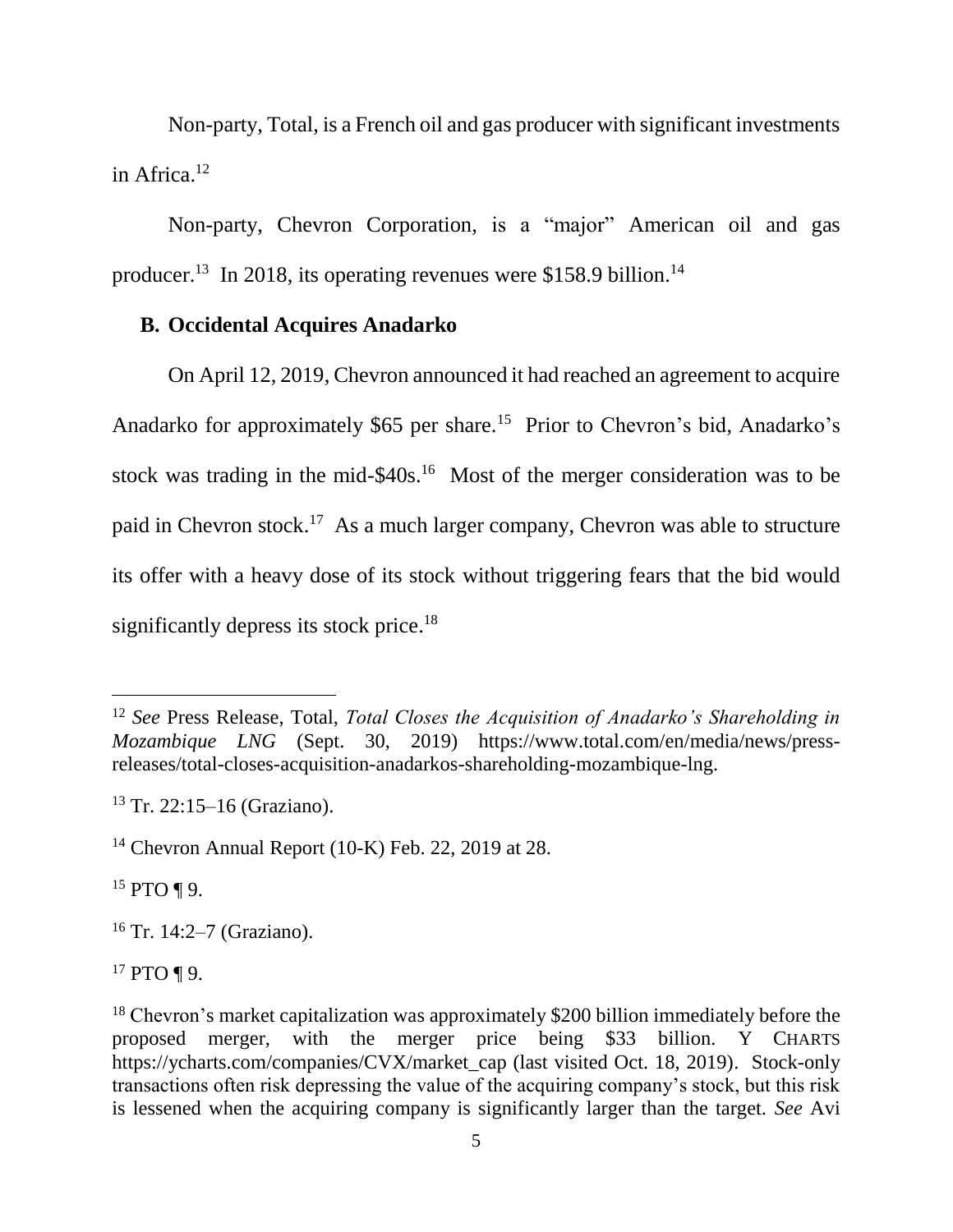Occidental had previously made a bid for Anadarko at a higher price, but the bid was rejected.<sup>19</sup> On April 24, 2019, Occidental proposed to acquire Anadarko for \$76 per share.<sup>20</sup> Anadarko stockholders would receive \$38 cash and 0.6094 shares of Occidental stock for each share of Anadarko stock.<sup>21</sup> On May 5, Occidental revised its proposal to \$59 per share cash and 0.2939 shares of Occidental stock per share of Anadarko.<sup>22</sup>

After Chevron did not exercise its matching rights, on May 9, Anadarko terminated the Chevron Merger Agreement and paid the \$1 billion termination fee owed to Chevron under that agreement.<sup>23</sup> Occidental and Anadarko then entered into a Merger Agreement whereby Occidental would acquire Anadarko for a notional price of \$76 per share on the terms of Occidental's May 5 offer. The final

<sup>21</sup> *Id.*

l

<sup>22</sup> PTO ¶ 17.

<sup>23</sup> PTO ¶ 19.

Salzman, *Chevron Actually Wins by 'Losing' the Contest to Buy Anadarko Petroleum*, BARRON'S (May 9, 2019), https://www.barrons.com/articles/chevron-anadarkooccidental-mergers-51557430645; Alfred Rappaport and Mark L. Sirower, *Stock or Cash? The Trade-Offs for Buyers and Sellers in Mergers and Acquisitions*, HARV. BUS. REV. https://hbr.org/1999/11/stock-or-cash-the-trade-offs-for-buyers-and-sellers-in-mergersand-acquisitions (last visited Oct. 18, 2019) (noting in stock transactions the selling shareholders take more risk than in cash transactions).

<sup>&</sup>lt;sup>19</sup> Tr. 10:15–19 (Graziano).

 $20$  PTO ¶ 10.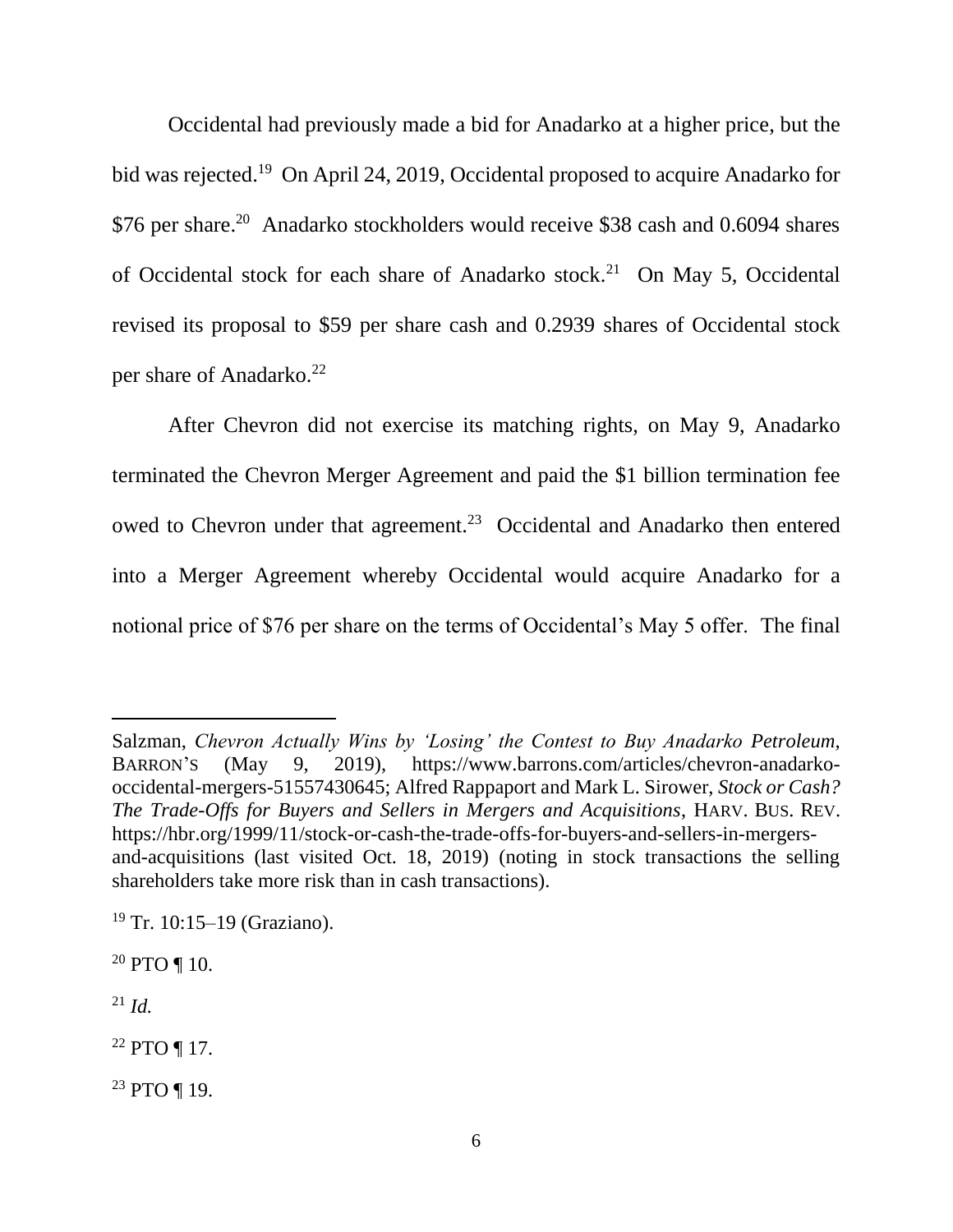\$38 billion deal price at closing reflected a \$72.34 per share value.<sup>24</sup> Before Occidental's bid was made public, Occidental's market capitalization was only slightly larger than Anadarko's.<sup>25</sup> Because shares issued as part of the offer constituted less than 20% of Occidental's float, a vote of the Occidental stockholders was not required to approve the transaction.<sup>26</sup>

### **C. Occidental Finances the Acquisition**

As noted, a significant portion of the merger consideration was to be in cash. Accordingly, Occidental needed financing to fund the transaction. On April 30, 2019, Occidental announced it had raised \$10 billion in an offering of preferred shares to Berkshire.<sup>27</sup> The preferred shares pay an annual cash dividend of 8% and are senior to Occidental's common stock, but junior to its debt securities.<sup>28</sup> Rather than paying a cash dividend, Occidental has the option to make dividend payments

<sup>24</sup> Jennifer Hiller, *Anadarko shareholders go for the cash in \$38 billion Occidental buyout*, REUTERS (Aug. 8, 2019), https://www.reuters.com/article/us-anadarko-petrol-m-avote/anadarko-shareholders-go-for-the-cash-in-38-billion-occidental-buyoutidUSKCN1UY22M.

 $25$  JX 17 at 3; JX 2 at 2.

 $26$  JX 7 at 13; PTO ¶ 18.

 $^{27}$  JX 7 at 14.

<sup>&</sup>lt;sup>28</sup> JX 8 at 90; Tr. 30:9–17 (Graziano). Because the preferred shares are structured as equity, the dividends paid to Berkshire are not tax deductible, unlike interest payments on debt. Tr. 30:2–6.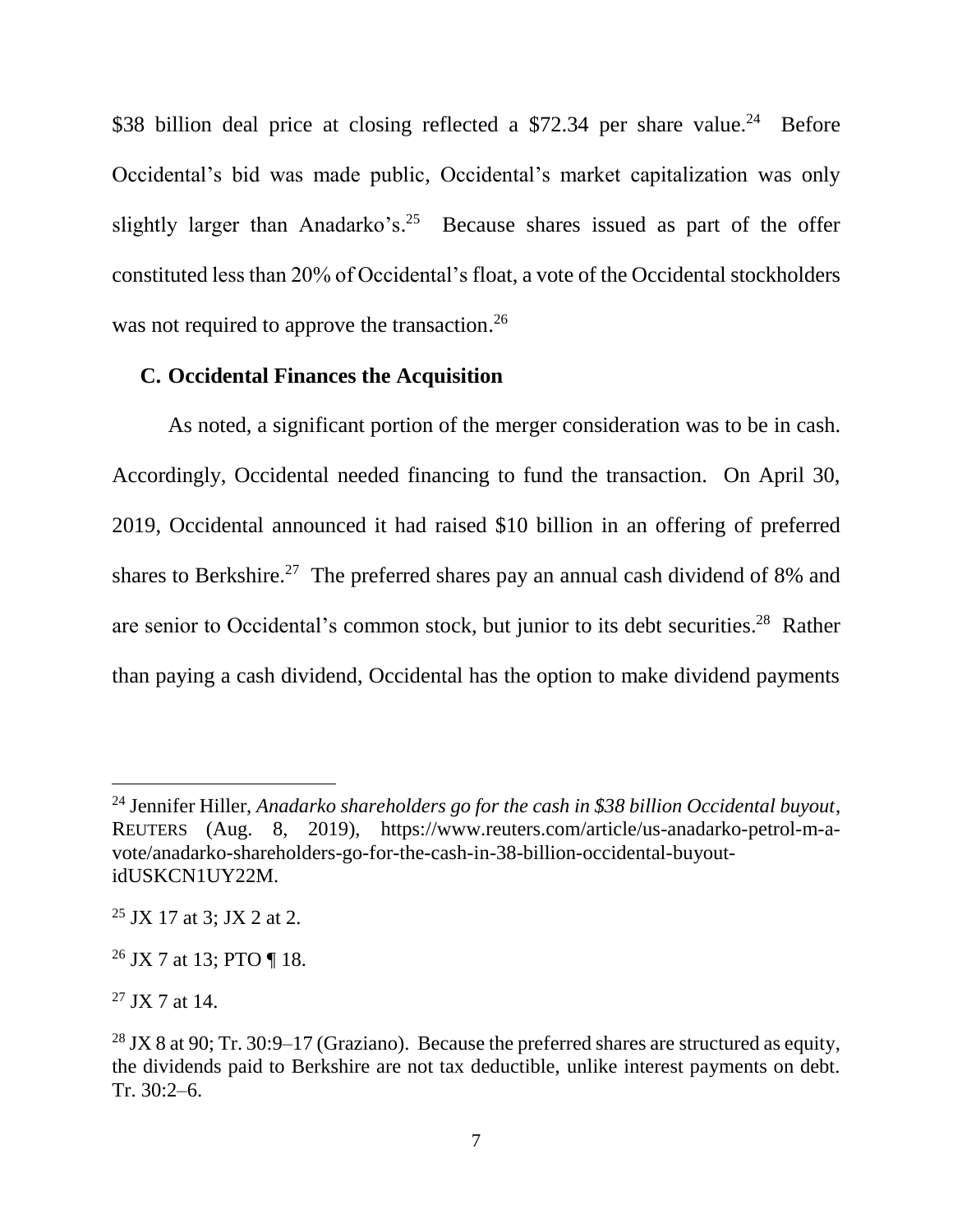in additional preferred shares at a rate of  $9\%$ .<sup>29</sup> At the time the sale to Berkshire was announced, Occidental's debt was yielding between 3% and 4% and its common stock was yielding approximately 5%.<sup>30</sup>

Berkshire also acquired warrants to purchase 80 million common shares of Occidental stock with an exercise price of  $$62.50$  per share.<sup>31</sup> If converted, these shares would represent approximately 10% of Occidental's outstanding stock.<sup>32</sup> Using the Black-Scholes option pricing method, Plaintiffs value these warrants at \$1.2 billion.<sup>33</sup> Plaintiffs argue Berkshire fleeced Occidental because Occidental could have found much cheaper financing elsewhere had it bothered to look.<sup>34</sup> In response, Occidental points to evidence that very few, if any, other lenders could have promptly agreed to provide such a large block of financing with no syndication contingencies or demand risks. 35

<sup>29</sup> Tr. 31:12–15 (Graziano).

<sup>30</sup> Tr. 30:9–17 (Graziano).

 $31$  JX 8 at 90.

<sup>32</sup> Tr. 30:22–24 (Graziano).

<sup>33</sup> Tr. 31:16–32:9 (Graziano).

<sup>34</sup> Tr. 32:21–35:8 (Graziano).

 $35$  JX 40 at 1.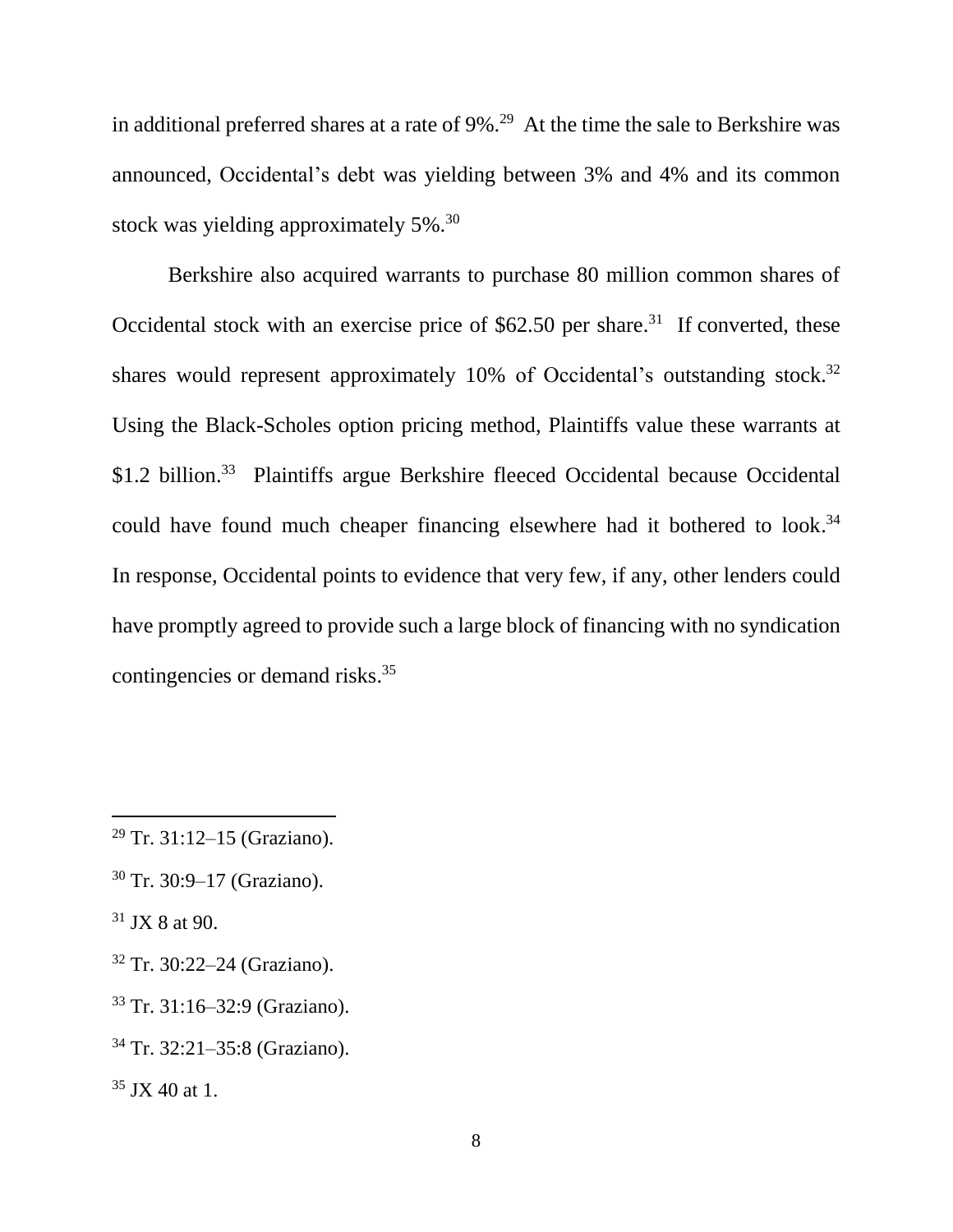Five days after the preferred stock sale, Occidental agreed to pre-sell Anadarko's Africa assets to Total for  $$8.8$  billion.<sup>36</sup> The proceeds of the sale were applied to cover a part of the cash consideration for the Anadarko acquisition and to "fast-track[ ] the divestiture plan previously described by Occidental, delivering on the majority of the \$10 to \$15 billion of planned asset sales."<sup>37</sup> Plaintiffs contend the fire sale price of \$8.8 billion was woefully inadequate.<sup>38</sup> Occidental later issued \$13 billion of new debt yielding 3% as further financing for the Anadarko purchase.<sup>39</sup>

### **D. Plaintiffs' Consent Solicitation**

On June 26, 2019, Plaintiffs and other Icahn associated entities filed preliminary proxy materials. They attempted to obtain requests from the record holders of 20% of Occidental's common stock—the threshold by which they could require the Occidental Board to set a record date for a consent solicitation.<sup>40</sup> The Icahn Parties intend to solicit written consents to elect four directors nominated by Icahn entities, change Occidental's bylaws and effect other changes to Occidental's

 $36$  JX 42 at 1.

<sup>37</sup> *Id.*

<sup>38</sup> Tr. 55:13–58:8 (Graziano).

 $39$  JX 19 at 7.

<sup>40</sup> Tr. 39:3–13 (Graziano).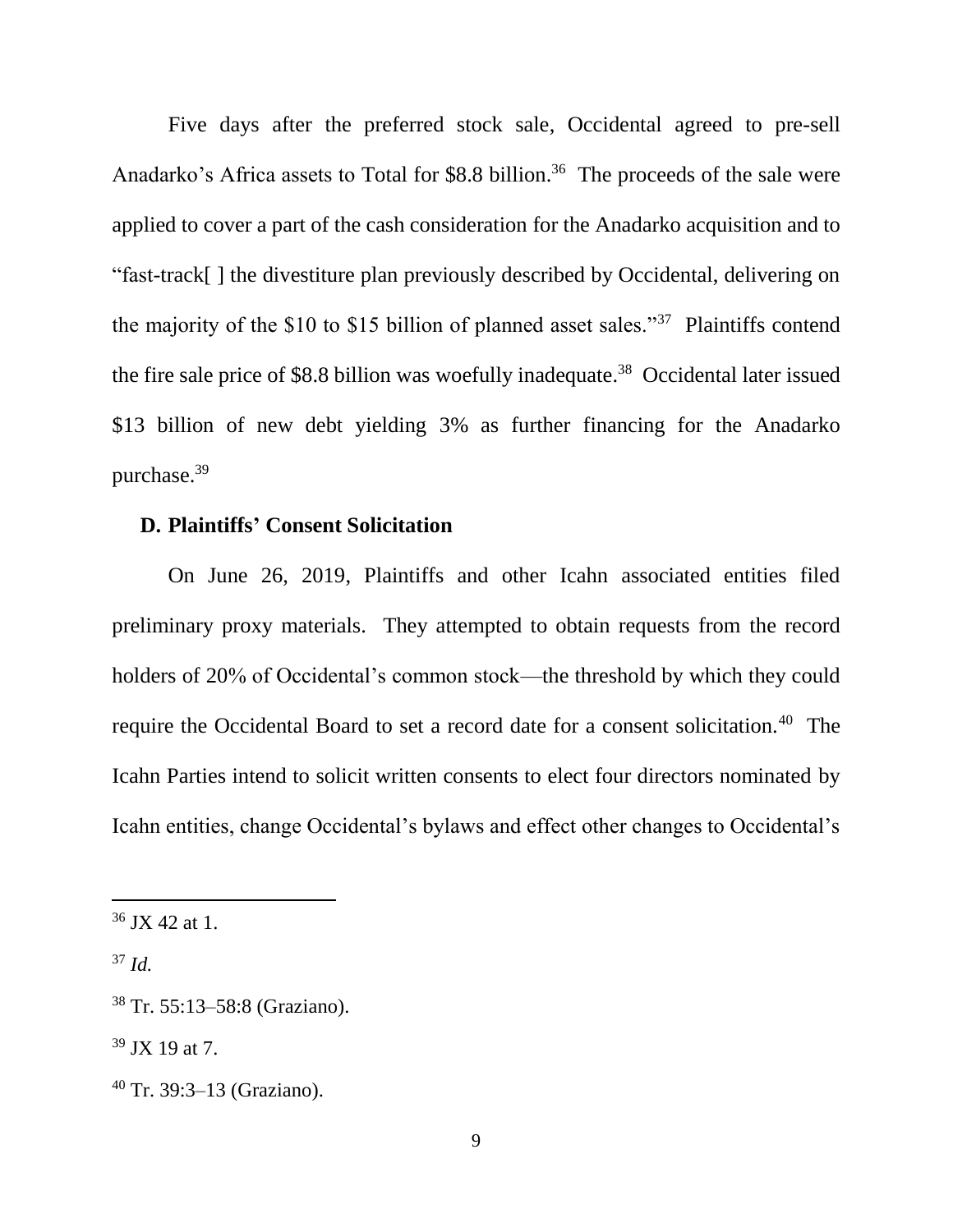consent solicitation process. $41$  Occidental is vigorously contesting all of the Icahn Parties' proposals.<sup>42</sup>

#### **E. Procedural History**

On May 21, 2019, Plaintiffs sent their Demand to Occidental seeking to inspect certain books and records related to the Anadarko merger and provisions of Occidental's governance documents.<sup>43</sup> On May 28, Occidental responded that it was "considering the demand."<sup>44</sup> Plaintiffs filed their Verified Complaint two days later. 45

Plaintiffs demand to inspect any documents: (1) provided to the Board about the Berkshire preferred stock transaction; (2) provided to the Board about the sale of Anadarko's assets to Total; (3) provided to the Board regarding the effect fluctuating oil and gas prices would have on Occidental, including projections and forecasts; (4) provided to the Board concerning any consideration given to selling Occidental's assets, or the Company as a whole; and (5) concerning whether the Board intends to comply with the stockholder proposal, adopted at Occidental's annual meeting, that

<sup>42</sup> JX 32.

- <sup>43</sup> JX 2, Ex. A.
- $44$  JX 3 at 1
- $45$  JX 2.

 $41$  JX 28 at 2–5, 9.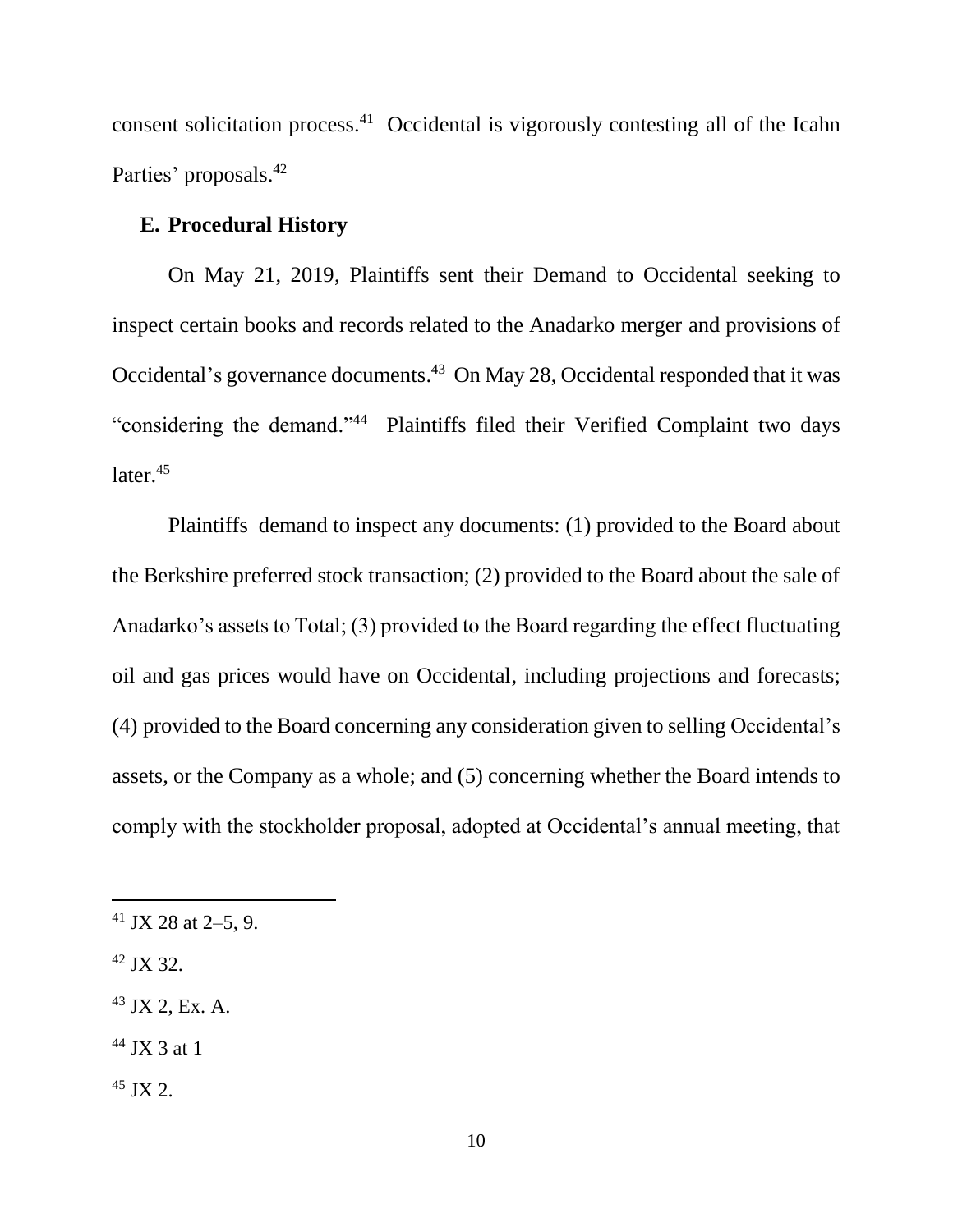seeks to lower the threshold to call a special meeting from 25% stockholder approval to 15%. 46

### **II. ANALYSIS**

Section 220 is an "important part of the corporate governance landscape in Delaware[,]" but "it would invite mischief to open corporate management to indiscriminate fishing expeditions."<sup>47</sup> In order to inspect books and records under Section 220, therefore, a plaintiff must have a proper purpose.<sup>48</sup> In the typical case where a stockholder seeks to inspect books and records to investigate corporate wrongdoing, the stockholder must demonstrate a credible basis to suspect that mismanagement or wrongdoing has occurred before the corporation will be compelled to allow inspection.<sup>49</sup> When a plaintiff has demonstrated a credible basis to suspect wrongdoing, this court has allowed the plaintiff to use acquired books and

 $46$  JX 2 at 23–24. Defendants have already provided Plaintiffs with the documents in request (5), leaving only the first four as live requests. *See* JX 52–53.

<sup>47</sup> *Sec. First Corp. v. U.S. Die Casting and Dev. Co.*, 687 A.2d 563, 571 (Del. 1997). *See also Melzer v. CNET Networks, Inc.*, 934 A.2d 912, 917 (Del. Ch. 2007) (noting that Section 220 "does not permit unfettered access" to books and records).

<sup>48</sup> *Sec. First Corp.*, 687 A.2d at 566–67.

<sup>49</sup> *See Seinfeld v. Verizon Commc'ns, Inc.*, 909 A.2d 117, 118 (Del. 2006) ("We reaffirm the well-established law of Delaware that stockholders seeking inspection under section 220 must present some evidence to suggest a credible basis from which a court can infer that mismanagement, waste or wrongdoing may have occurred.") (quotations omitted).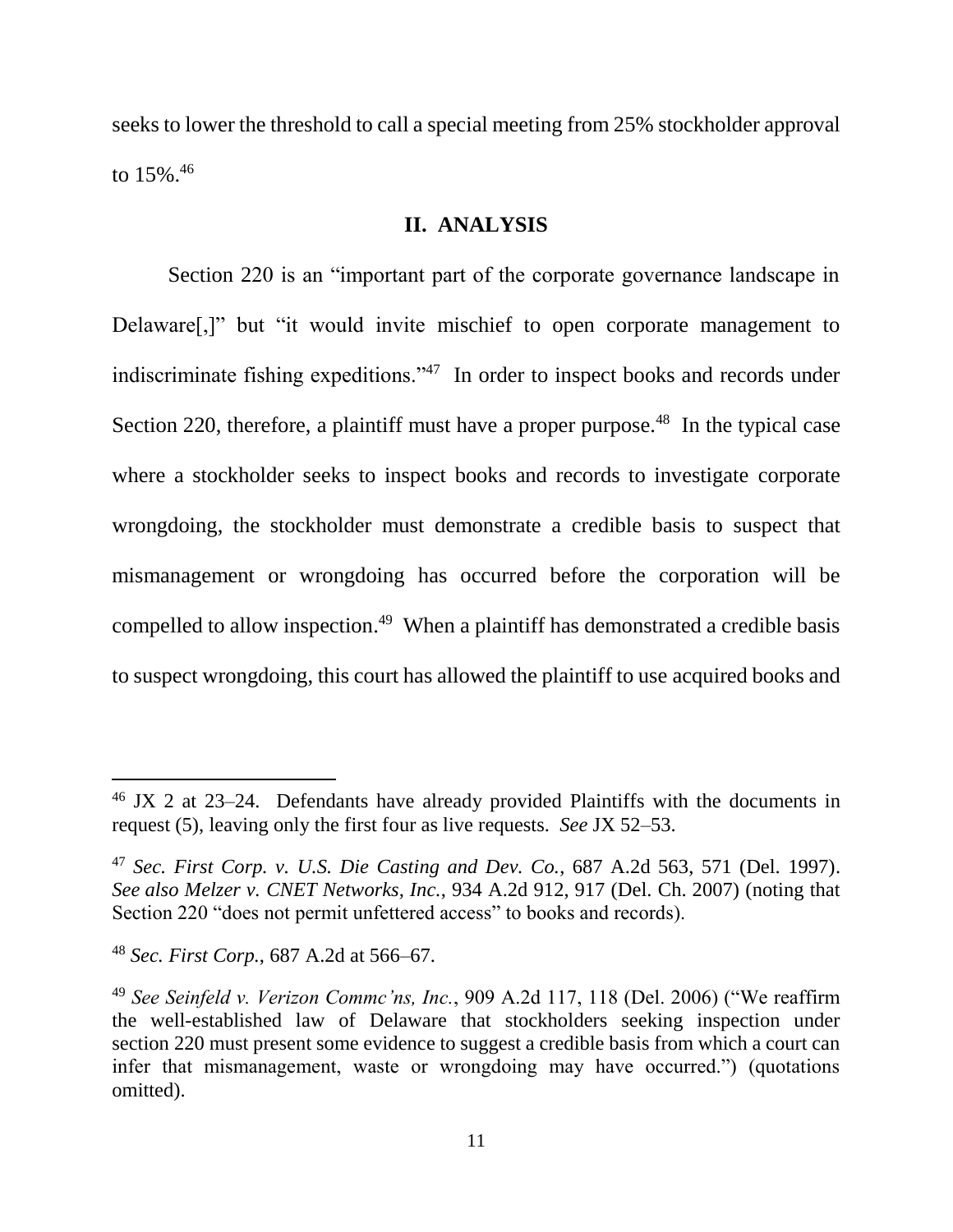records to mount a proxy contest.<sup>50</sup> But neither the parties nor the Court have found any Delaware decision where Chancery has compelled a company to allow inspection of books and records when the stockholder's only stated purpose for inspection is a desire to communicate with other stockholders in furtherance of a potential proxy contest.<sup>51</sup>

#### **A. Proper Purpose**

By the time of trial, Plaintiffs had proffered two purposes in support of their inspection demand. First, they maintained that their intent to mount a proxy contest following the Anadarko acquisition, and related Berkshire preferred stock offering and Total asset sale, is a proper purpose that justifies inspection of board-level documents relating to those transactions in order to enhance the quality of their communications with fellow stockholders.<sup>52</sup> Recognizing this presents a novel application of Section 220, they argue in the alternative that they have established a

<sup>50</sup> *See id.* at 119–20 ("Stockholders may use information about corporate mismanagement, waste or wrongdoing in several ways. For example, they may . . . mount a proxy fight to elect new directors.") (quoting *Saito v. McKesson HBOC, Inc.*, 806 A.2d 113, 117 (Del. 2002)).

<sup>51</sup> *See* Post-Trial Oral Arg. ("OA") 81–87, 104; Pls.' Opening Pre-Trial Br. ("OB") 37 (noting "*stare decisis* might prevent this Court from focusing on materiality [to a proxy fight] rather than mismanagement . . ."); Def.'s Answering Pre-Trial Br. ("AB") 14–18 (discussing cases suggesting a stockholder seeking to investigate management decisionmaking must always articulate a credible basis to infer wrongdoing).

<sup>52</sup> OB 34–35.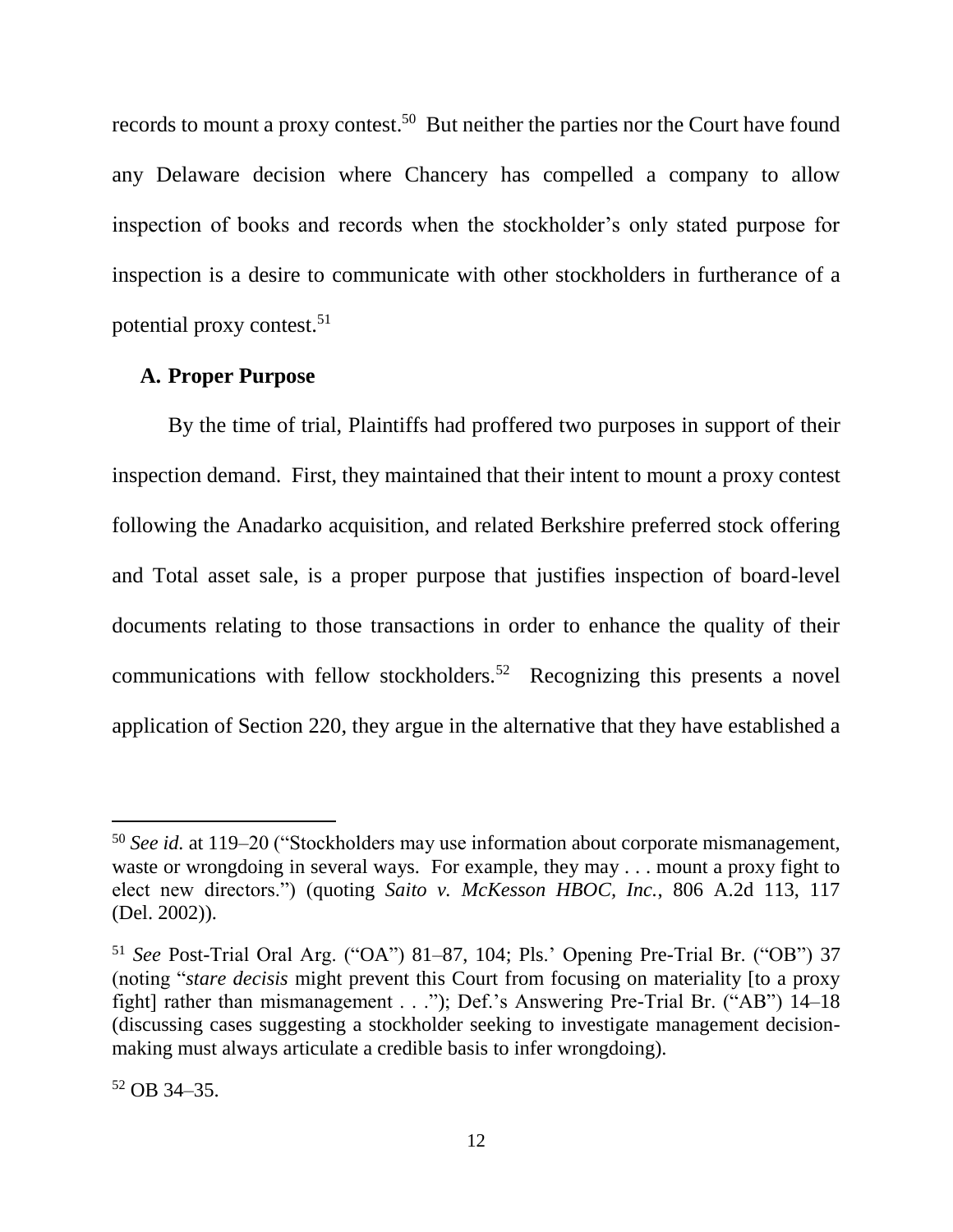credible basis to infer corporate mismanagement or wrongdoing.<sup>53</sup> I address the proffered mismanagement/wrongdoing purpose first since that purpose fits crisply within existing Section 220 jurisprudence. Finding that purpose unsupported by the trial record, I turn to Plaintiffs' argument that their desire to communicate with stockholders regarding the Anadarko transaction (and related transactions) justifies an order compelling the Company to allow inspection of substantial transactionrelated documents.

# **1. Plaintiffs Have Failed to Demonstrate a Credible Basis to Infer Mismanagement**

While "credible basis" is the lowest burden of proof recognized in our law, it still requires a plaintiff to provide *some* evidence of wrongdoing.<sup>54</sup> Mere disagreement with a business decision is not enough.<sup>55</sup> Plaintiffs have not met that low burden here. They have not alleged, much less proven, that the Occidental Board was conflicted, disloyal or in some way interested in the transactions at issue. They also do not allege, nor have they proven, that the Occidental Board acted in bad faith.<sup>56</sup>

<sup>53</sup> OB 37.

<sup>54</sup> *Hoeller v. Tempur Sealy Int'l, Inc.*, 2019 WL 551318, at \*7 (Del. Ch. Feb. 12, 2019).

<sup>55</sup> *Deephaven Risk Arb. Trading Ltd. v. UnitedGlobalCom, Inc.*, 2005 WL 1713067, at \*8 (Del. Ch. July 13, 2005).

<sup>56</sup> In a letter sent after trial, Plaintiffs suggest the Occidental directors engaged in "knowing intentional breaches of fiduciary duty." D.I. 35. No such allegations appear in the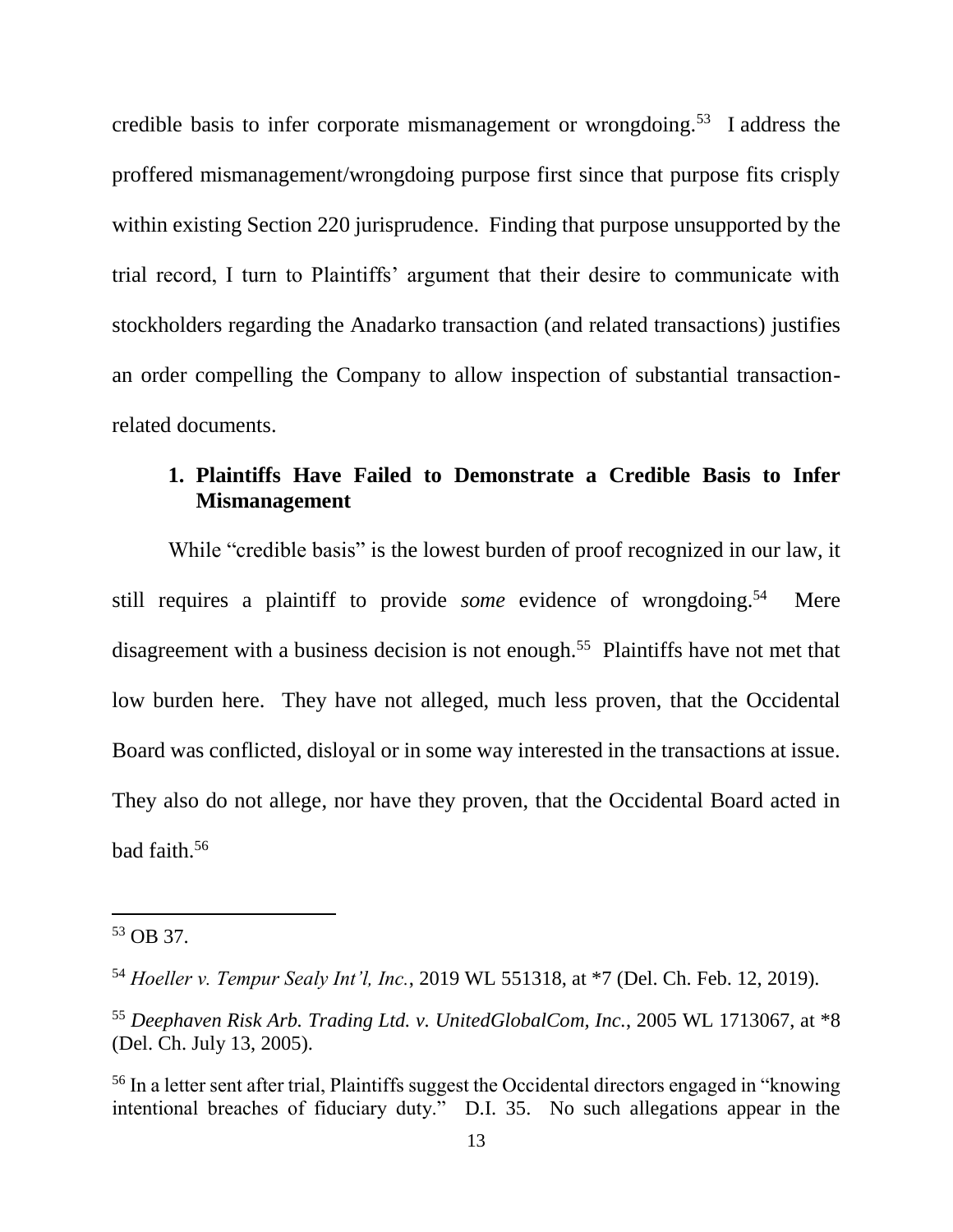Instead, Plaintiffs' allegations of mismanagement appear to be nothing more than disagreements with how Occidental's directors exercised their business judgment. They think the Anadarko purchase, Berkshire preferred stock sale and Total asset sale were bad deals.<sup>57</sup> But disagreeing with a board's business judgment, without more, is not enough to provide a credible basis to infer mismanagement.<sup>58</sup> Plaintiffs' disagreements with the Board's deal making prowess do not establish a credible basis to infer mismanagement or wrongdoing.<sup>59</sup>

operative Complaint. In fact, Plaintiffs explicitly *denied* making such allegations in their pre-trial brief. OB 7. Plaintiffs' abrupt, unexplained change in position, after the case has been submitted, will not be countenanced.

<sup>57</sup> *See* Tr. 13:21–15:14; 21:11–29:14 (Graziano) (objecting to the terms and process of the Anadarko purchase); Tr. 29:15–37:5 (detailing problems with the Berkshire preferred financing); Tr. 37:6–38:12; 45:1–17 (describing concerns with the sale of Anadarko's Africa assets to Total);

<sup>58</sup> *See Marathon P'rs, L.P. v. M&F Worldwide Corp.*, 2004 WL 1728604, at \*4 (Del. Ch. July 30, 2004) ("When a business judgment forms the basis of a request for books and records, a stockholder must show a credible basis for an inference that management suffered from some self-interest or failed to exercise due care in a particular decision.").

<sup>&</sup>lt;sup>59</sup> This is especially so when a company, like Occidental, has a provision in its charter per 8 *Del. C.* § 102(b)(7) exculpating directors for duty of care violations. *See Se. Pa. Trans. Auth. v. Abbvie, Inc.*, 2015 WL 1753033, at \*13 (Del. Ch. Apr. 15, 2015) (holding that when a company's "Section 102(b)(7) exculpatory provision serves as a bar to stockholders recovering for certain director liability in litigation," a stockholder's inspection demand under Section 220 must "target non-exculpated corporate wrongdoing").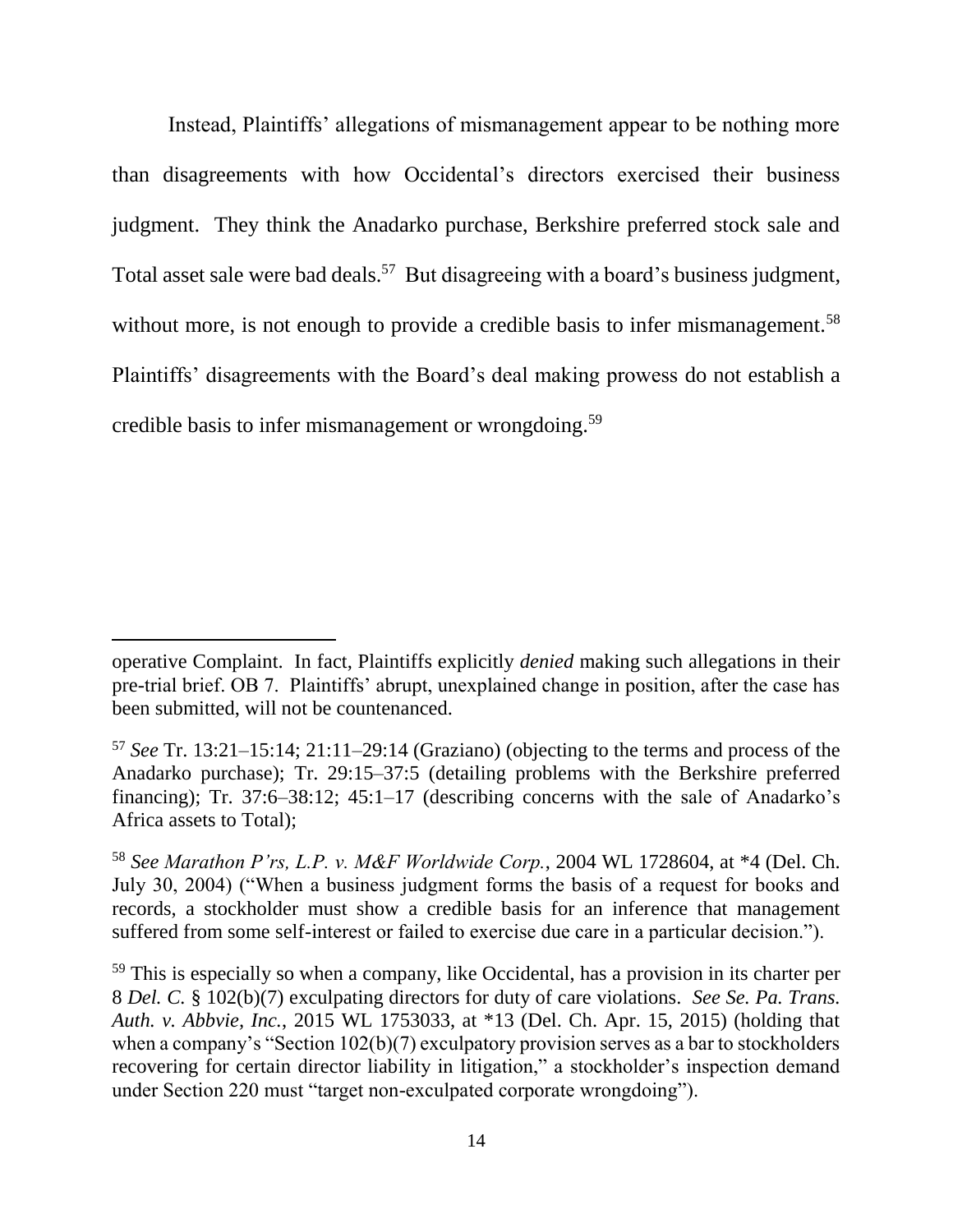### **2. Plaintiffs' Proposed Proxy Fight Standard**

Perhaps recognizing the weakness of their mismanagement argument, Plaintiffs ask this Court to recognize a new rule entitling stockholders to inspect documents under Section 220 if they can show a credible basis that the information sought would be material in the prosecution of a proxy contest.<sup>60</sup> According to Plaintiffs, our case law focuses on the contours of the inspection right in the context of investigating mismanagement because those are the cases where Section 220 is most frequently invoked.<sup>61</sup> They point to a number of additional "proper purposes" Delaware courts have identified, and urge this Court to add their proposed proxy contest rule to the list. $62$ 

<sup>60</sup> OB 35; OA 86.

l

<sup>61</sup> Pls.' Reply Pre-Trial Br. ("RB") 8.

<sup>62</sup> *See* RB 9. The *Folk* treatise provides an excellent summary of the various proper purposes a stockholder might proffer in support of an inspection demand:

A stockholder may state a "proper purpose" when he seeks to investigate allegedly improper transactions or mismanagement; to clarify an unexplained discrepancy in the corporation's financial statements regarding assets; to investigate the possibility of an improper transfer of assets out of the corporation; to ascertain the value of his stock; to aid litigation he has instituted and to contact other stockholders regarding litigation and invite their association with him in the case; "[t]o inform fellow shareholders of one's view concerning the wisdom or fairness, from the point of view of the shareholders, of a proposed recapitalization and to encourage fellow shareholders to seek appraisal"; "to discuss corporate finances and management's inadequacies, and then, depending on the responses, determine stockholder sentiment for either a change in management or a sale pursuant to a tender offer"; to inquire into the independence, good faith, and due care of a special committee formed to consider a demand to institute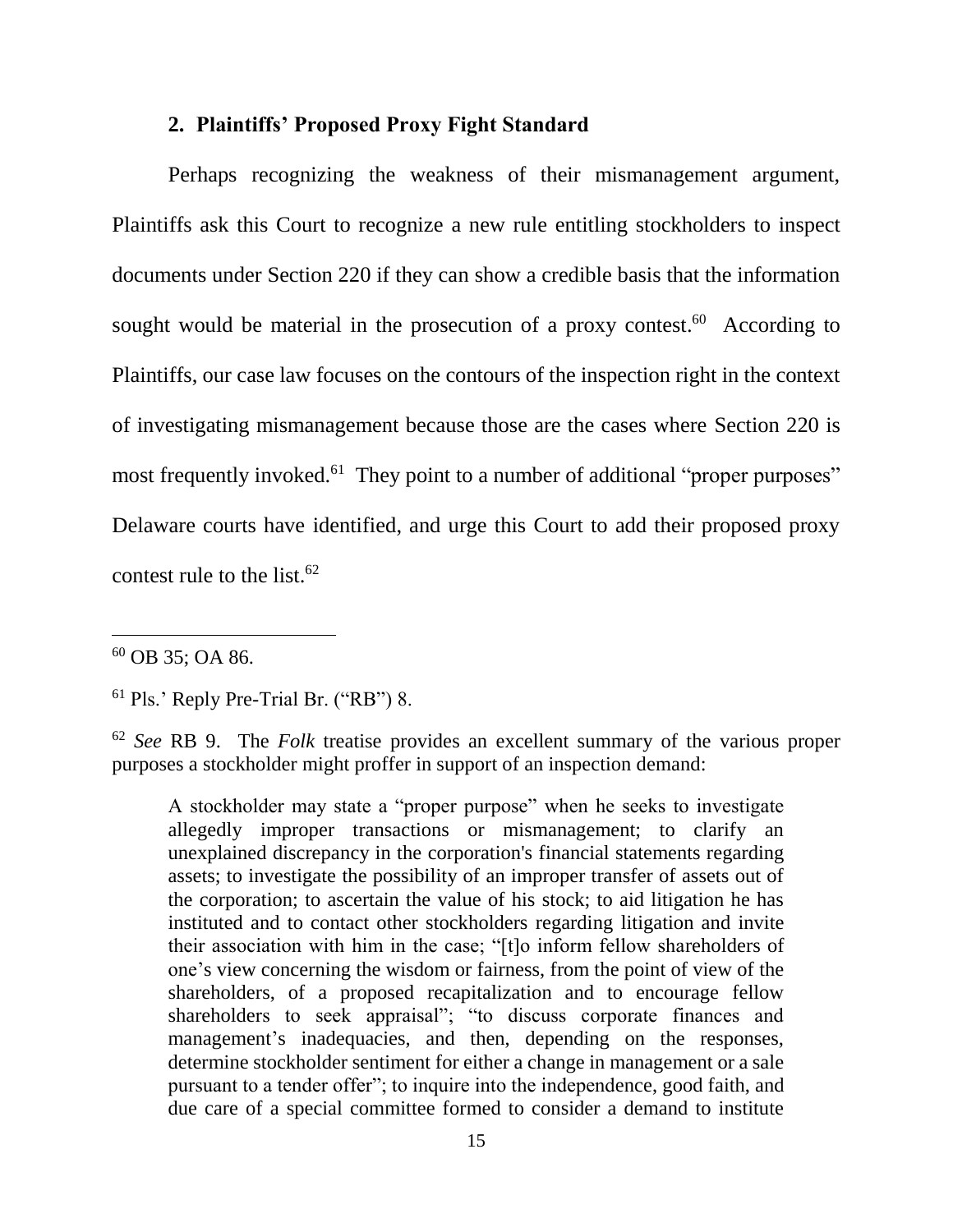Plaintiffs rely on two cases to support the propriety of their proffered purpose.

The first, *Tactron, Inc. v. KDI Corporation*, <sup>63</sup> involved an inspection demand where

stockholders sought books and records that would provide logistical assistance in

mounting a proxy contest, specifically:

information relating to record dates, quorums, number of directors, amendments, procedures for the solicitation of written consents of stockholders and other provisions in connection with the solicitation of written consents or proxies for the execution of written consents from the holders of the outstanding voting securities of KDI to be used to remove at least a majority of the present members of the board of directors of KDI... $^{64}$ 

Edward P. Welch, Robert S. Saunders, and Jennifer C. Voss, *Folk on the Delaware General Corporation Law*, § 220.05[A] (Wolters Kluwer Law & Business, 2019 ed.) (citations omitted).

<sup>63</sup> 1985 WL 44694 (Del. Ch. Jan. 10, 1985).

<sup>64</sup> *Id.* at \*1.

derivative litigation; to communicate with other stockholders regarding a tender offer; to communicate with other shareholders in order to effectuate changes in management policies; to investigate the stockholder's possible entitlement to oversubscription privileges in connection with a rights offering; to determine an individual's suitability to serve as a director; to obtain names and addresses of stockholders for a contemplated proxy solicitation; to inspect documents related to a "market check" on the terms of financing that may have been influenced by an interested party; to obtain particularized facts needed to adequately allege demand futility after the corporation had admitted engaging in backdating stock options; or to investigate a private corporation's "serial failure to convene annual stockholder meetings."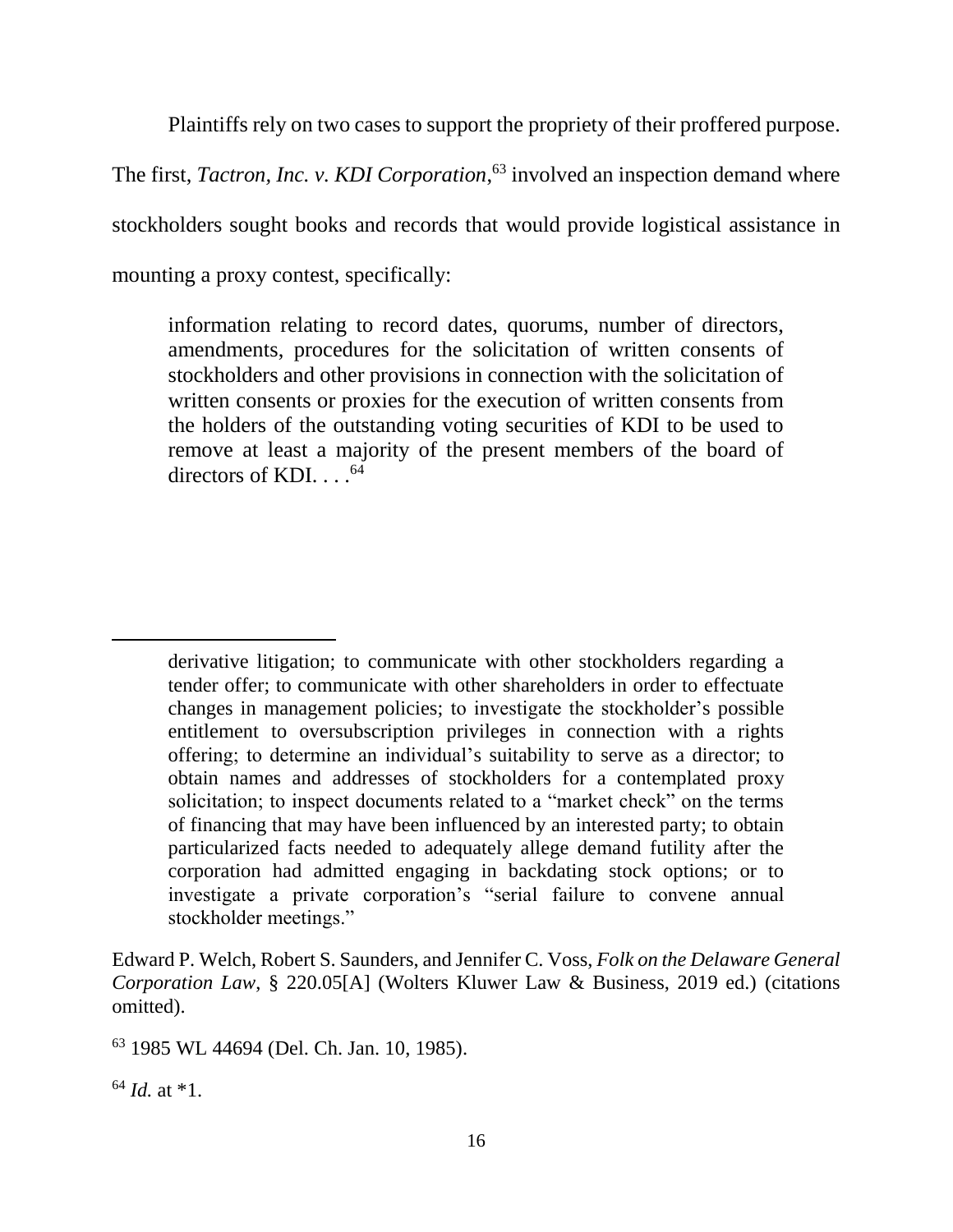Then-Vice Chancellor Berger granted plaintiffs' request for documents, noting that the demand implicated considerations similar to when a stockholder seeks to inspect books and records to value stock:

"[b]y statute, a proper purpose is one reasonably related to such person's interest as a stockholder. It seems clear that Tactron's purpose satisfies this requirement . . . . In cases where inspection is sought to value one's stock, our courts consistently have limited the extent of that inspection to those records which are essential and sufficient to accomplish the stated purpose. I see no reason why that standard should not apply here, where the demand is not related to any allegation of mismanagement.<sup>65</sup>

While Plaintiffs read *Tactron* as supporting their broad inspection demand, it is difficult to miss that the court there was addressing a very narrow demand for purely logistical information. The plaintiffs in *Tactron* were not seeking information to sway the votes of stockholders in a proxy contest; they were seeking information about *how to reach stockholders* to share information they already had in their possession.<sup>66</sup> As the *Tactron* court correctly noted, plaintiffs' request was much more like a Section 220(b)(1) request to inspect a stock list than a Section 220(b)(2) request to inspect a broader set of books and records to investigate suspected

<sup>65</sup> *Id.* (quotations and citations omitted).

<sup>66</sup> *Id.*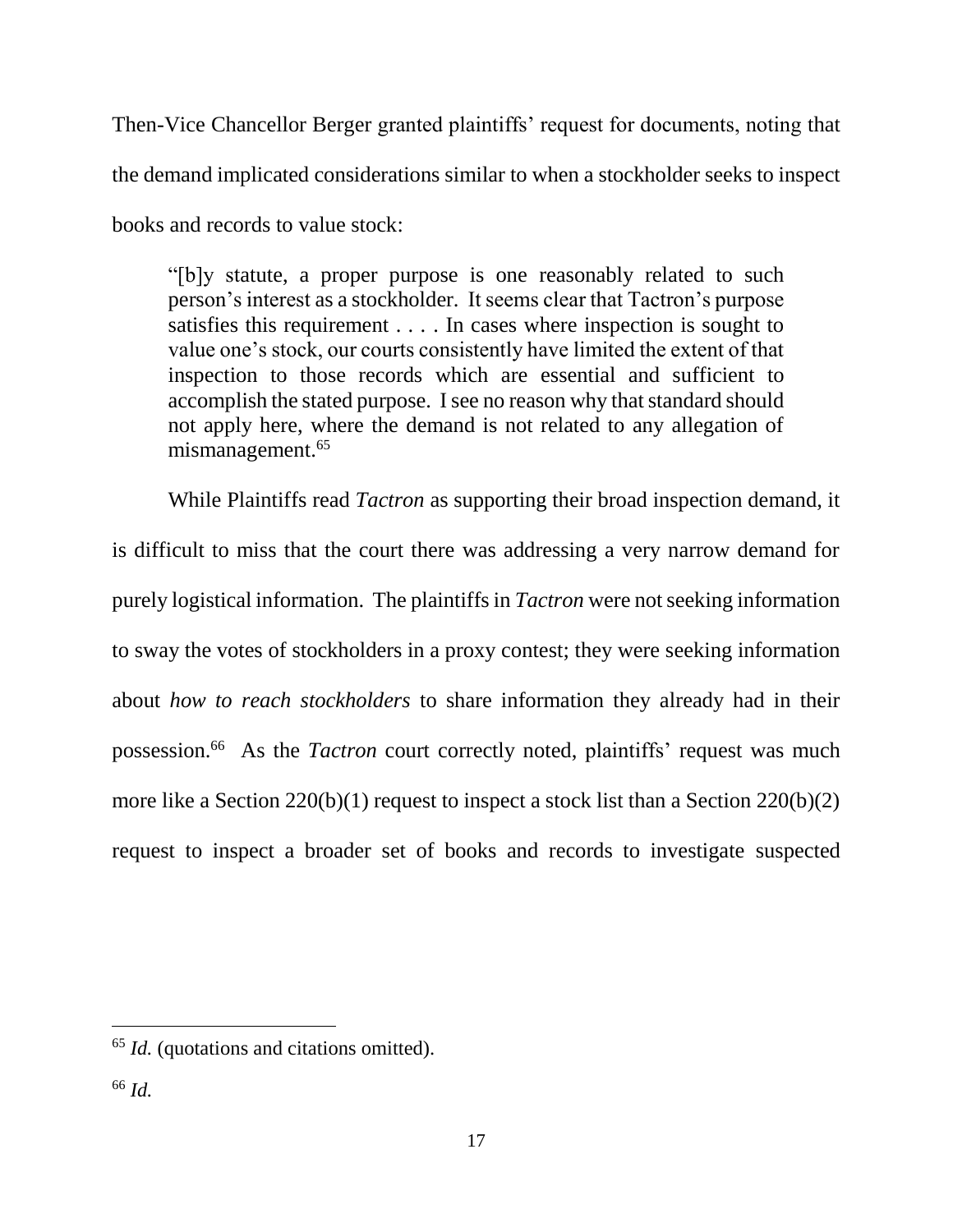wrongdoing.<sup>67</sup> Indeed, the *Tactron* plaintiffs also sought board minutes in their demand and that request was denied.<sup>68</sup>

The documents Plaintiffs seek here are not merely logistical; they are, instead, the journal of the Board's decision-making with respect to all aspects of the Anadarko transaction. <sup>69</sup> Plaintiffs hope to use these documents to show Occidental's stockholders that the Board botched multiple decisions in connection with the Anadarko merger not just to conduct, but to *win*, a proxy contest. In this sense, it is difficult to distinguish Plaintiffs' purpose from a more typical purpose to investigate suspected mismanagement or wrongdoing. *Tactron* does not help Plaintiffs, at least not with respect to their demand to inspect books and records regarding board-level decision making.

Plaintiffs next cite then-Master LeGrow's report in *High River Ltd. Partnership v. Forest Labs., Inc.*<sup>70</sup> as support for their proffered purpose. *Forest* 

<sup>67</sup> *Id.* 

 $\overline{a}$ 

<sup>68</sup> *Id.* at \*2.

 $69$  JX 2 at 23. As noted, the purely "logistical" documents in request Number 5 have already been provided to Plaintiffs.

<sup>70</sup> C.A. No. 7663-ML (Del. Ch. July 27, 2012) (TRANSCRIPT). *Forest Labs* involved six categories of document requests. One request related to "logistics," analogous to the *Tactron* documents, and three exclusively related to alleged mismanagement. *Id.* at 20– 26, 35–36. Two other categories allegedly implicated plaintiff's purposes both to investigate mismanagement and mount a proxy contest, but the request to inspect those documents was denied. *Id.* at 26–32.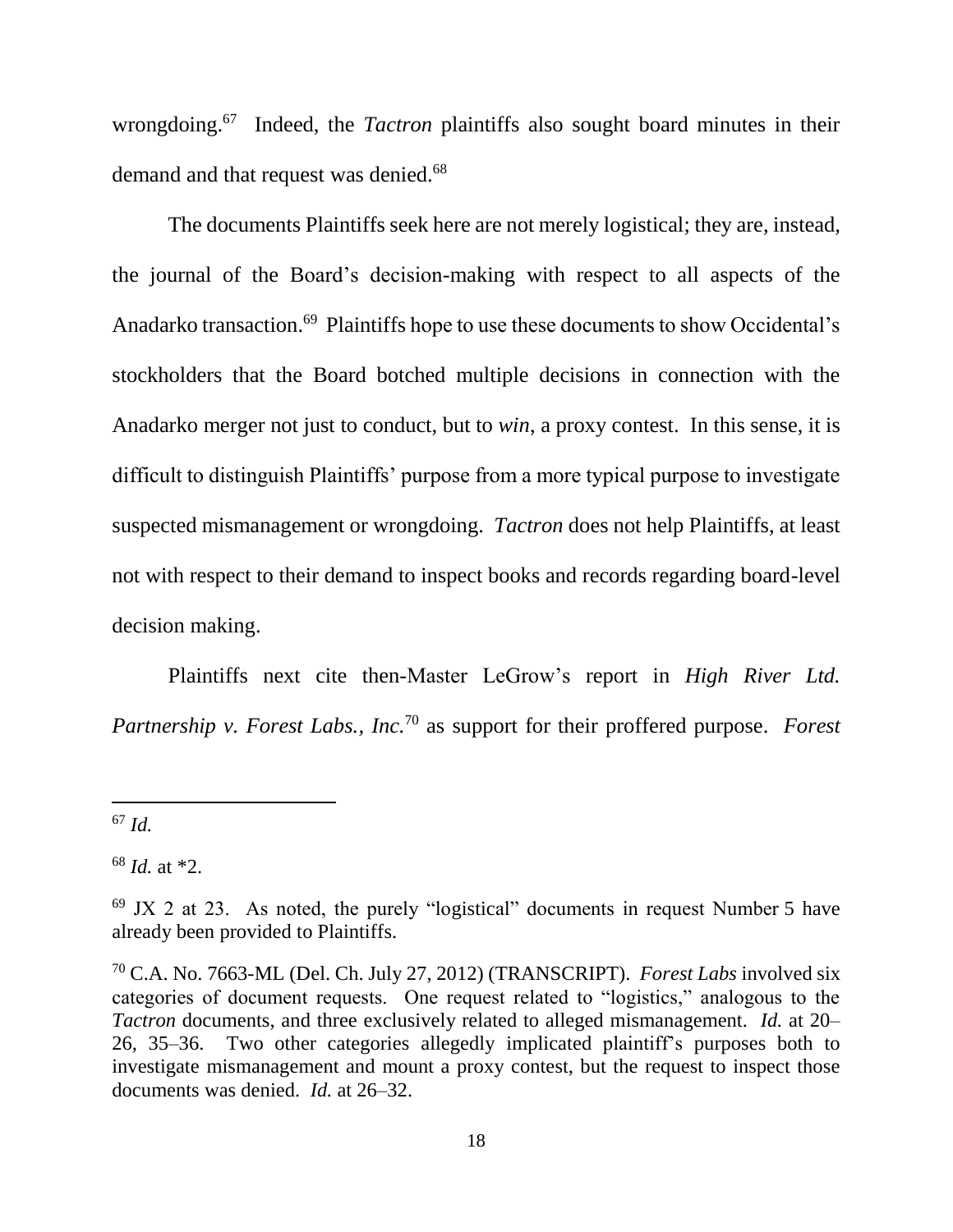*Labs* also involved Icahn affiliates running a proxy contest.<sup>71</sup> As part of a proxy contest run the year before, plaintiffs had negotiated corporate governance concessions from the incumbent directors.<sup>72</sup> As they prepared for a new proxy contest, the plaintiffs sought documents that would reveal whether those concessions had been fulfilled.<sup>73</sup> They argued Section 220 was a proper tool to secure documents under the circumstances since, without documents, plaintiffs and stockholders would have no means to confirm that the Company had made governance reforms as promised. 74

The court directed the company to produce the requested documents and, in doing so, stated, "[a] stockholder states a proper purpose by demonstrating that they are engaged or are imminently about to be engaged in a proxy contest."<sup>75</sup> Apparently conscious of the need to identify a limiting principle, the court looked to "the case law that animates Section 220[]" and determined that any documents requested must be "essential and sufficient" to the stated purpose of mounting the proxy contest.<sup>76</sup>

- <sup>72</sup> *Id.* at 33–35.
- <sup>73</sup> *Id.*

- <sup>74</sup> *Id.* at 11.
- <sup>75</sup> *Id.* at 14.
- <sup>76</sup> *Id.*

 $71$  *Id.* at 6–8.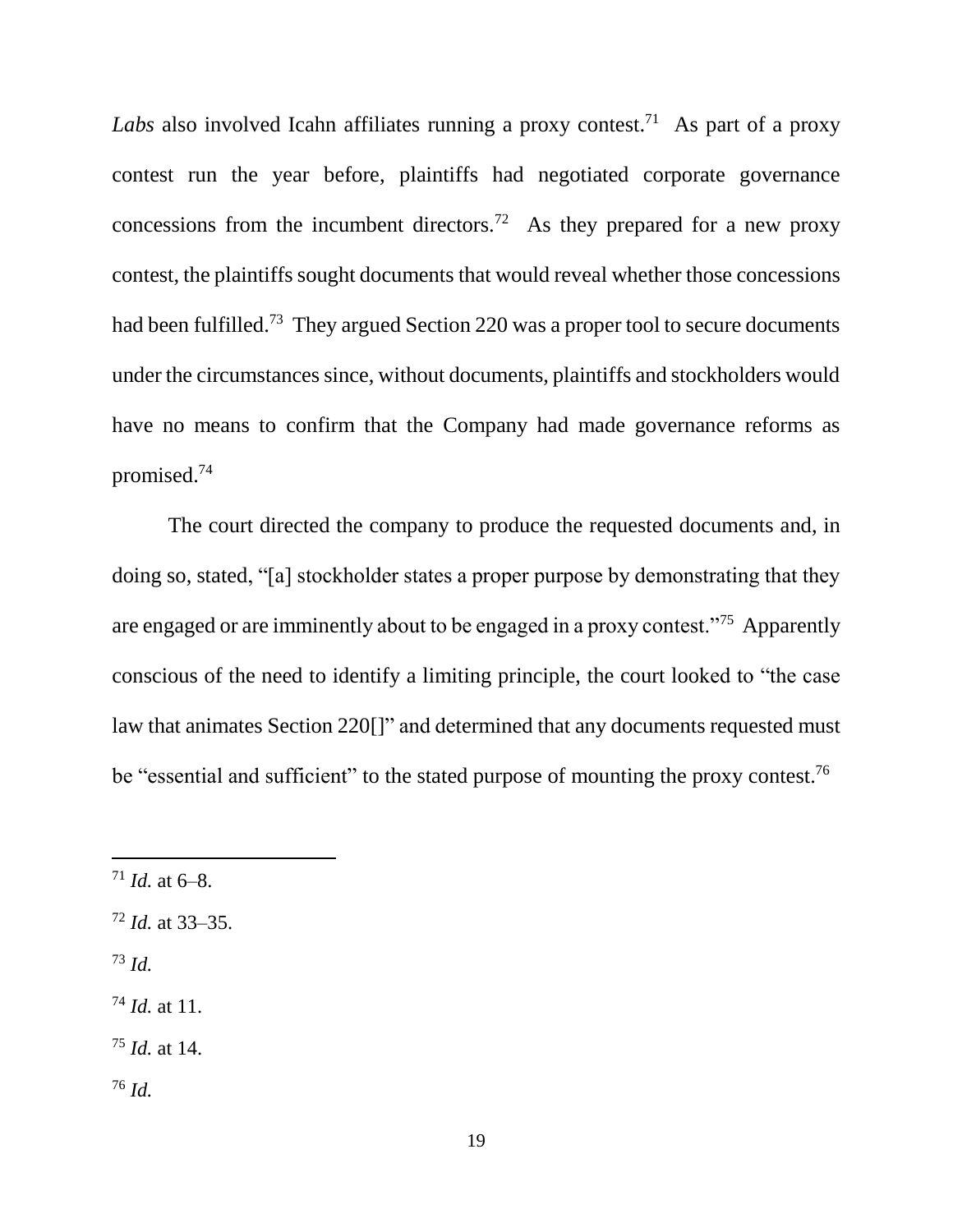*Forest Labs* presented a distinct factual context, and the court there was careful to limit its ruling to the case *sub judice*.<sup>77</sup> In doing so, the court observed that the law in this area is unsettled and could use some clarity. I agree. But this case is not the vehicle to provide that clarity. Where, as here, the documents sought by Plaintiffs relate to a dispute with management about substantive business decisions, pleading an imminent proxy contest is not enough to earn access to broad sets of books and records relating to the details of questionable transactions, particularly when the board's decision-making is subject to the business judgment rule, and the facts of record reveal that Plaintiffs already have what they need to fulfill their stated purpose.

# **B. The Documents Sought are Not "Necessary and Essential" to the Proxy Fight**

When the court in *Forest Labs* decided that the plaintiffs there had articulated a proper purpose, it turned to the well-settled limiting principle embedded within Section 220 that stockholders are entitled to inspect only those documents that are

<sup>&</sup>lt;sup>77</sup> *Id.* at 3 ("Frankly, I think this case presents some—some interesting issues . . . . And I think that the law could use some development in this area outside of transcript rulings. But the nature of proxy contests is such that the parties deserve a prompt ruling. And and so I've—I've let that interest outweigh whatever interest I might have in saying, you know, for a larger audience what I think the law is here . . . ."). The fact the court offered its ruling from the Bench further reflects that the court intended to decide a particular dispute, not to advance a new, definitive Section 220 standard. *See, e.g.*, *In re Columbia Pipeline Gp., Inc.*, 2018 WL 4182207, at \* 4 (Del. Ch. Aug. 30, 2018) (noting the generally fact-specific nature of transcript rulings) *Kalisman v. Friedman*, 2013 WL 1668205, at \*7 (Del. Ch. Apr. 17, 2013) (same).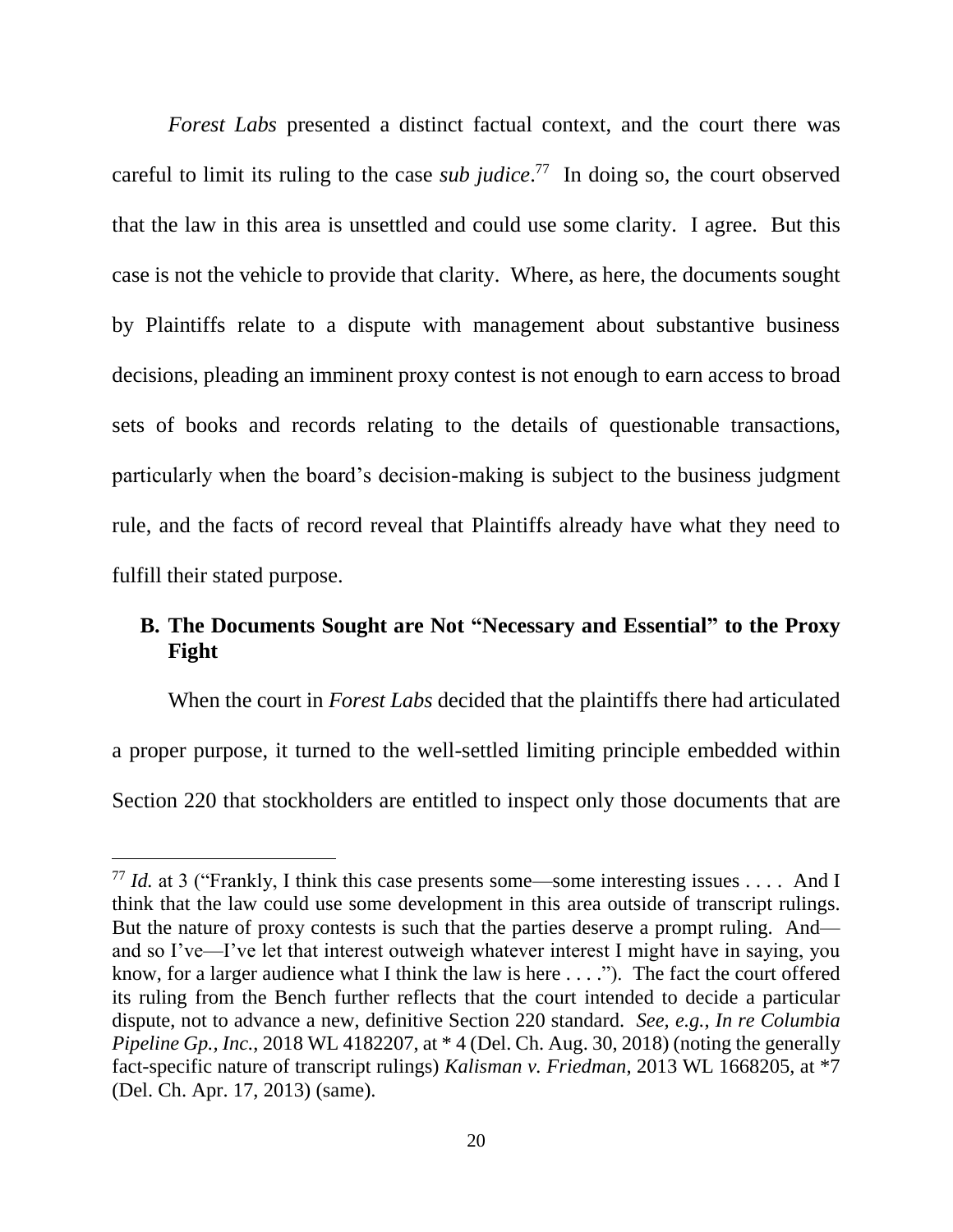"necessary, essential and sufficient" to their stated purpose.<sup>78</sup> Applying that limiting principle here, I am satisfied that Plaintiffs have failed to demonstrate that the broad set of books and records they have requested are necessary and essential.

Plaintiffs' inspection demand relates to a series of closely-tied transactions that were widely publicized.<sup>79</sup> Occidental stockholders know the transactions well. $80$ It is difficult to discern how a fishing expedition into the boardroom is necessary and essential to advance Plaintiffs' purpose to raise concerns with their fellow shareholders about the wisdom of the Board's decisions to engage in these transactions.<sup>81</sup> Indeed, Plaintiffs have already made their assessment of the Board's decision-making and have found it wanting.<sup>82</sup>

Likewise, if Plaintiffs think the Board should have considered in the past, or should consider in the future, a sale of the Company, they do not need records from

<sup>78</sup> *Forest Labs*, C.A. No. 7663-ML at 14; *BBC Acquisition Corp. v. Durr-Fillauer Med. Inc.*, 623 A.2d 85, 88 (Del. Ch. 1992).

<sup>79</sup> *See generally* JX 18; JX 20; JX 22; JX 24–27; JX 34–35 (news articles in prominent publications describing the transactions surrounding and including the merger).

<sup>80</sup> The merger was front-page news in the business press. *Id.* 

<sup>81</sup> *See Seinfeld*, 909 A.2d at 122 (noting that fishing expeditions do not benefit the corporation).

<sup>82</sup> *See* Tr. 29:15–35:22 (Graziano) (comparing the terms of the Berkshire preferred sale to a later public sale of Occidental debt); Tr. 55:5–58:18 (discussing how the Plaintiffs believed the process leading to the sale to Total was faulty).